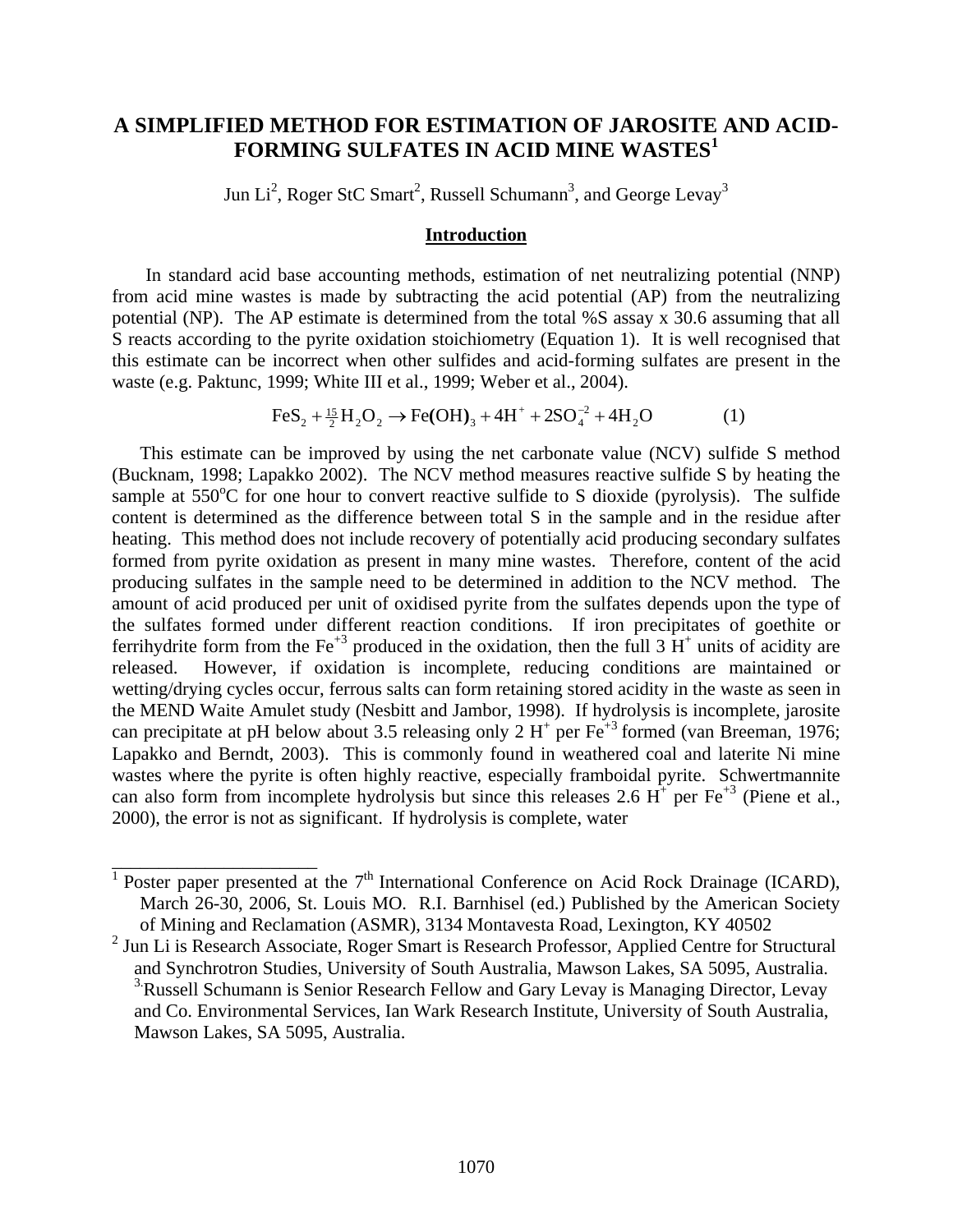soluble melanterite (Equation 2) and jarosite, which is soluble above about pH 4.7, will undergo hydrolysis (Equation 3) to release the stored acidity.

$$
\text{FeSO}_4 + \frac{1}{4} \text{O}_2 + \frac{5}{2} \text{H}_2\text{O} \rightarrow \text{Fe(OH)}_3 + \text{H}_2\text{SO}_4 \tag{2}
$$
\n
$$
\text{KFe}_3(\text{SO}_4)_2(\text{OH})_6 + 3\text{H}_2\text{O} \rightarrow 3\text{Fe(OH)}_3 + 3\text{H}^+ + 2\text{ SO}_4^{-2} + \text{K}^+ \tag{3}
$$

These reactions and the stored acidity are well recognised in acid sulfate soil assessment procedures. In Australia, a standard method for laboratory analysis of jarosite is included in the Queensland Acid Sulfate Soil Technical Manual (Ahern et al., 2004) but this method is designed for low pyrite concentrations, does not estimate ferrous salt stored acidity, and it can take up to 3 days to complete the sequential extractions. It is also recognised that procedures for estimation of soluble salts and jarosite have been addressed in mine wastes (Yin and Catalan, 2002; Leinz et al., 2000), but these sequential extraction methods are also time consuming particularly where the waste contains gypsum, epsomite and non-acid producing sulfides.

There is a need for an effective, fast method able to be used at most operating sites to quantify secondary sulfate salts such as jarosite and melanterite in mine wastes for more accurate estimation of AP. We report here the development of a simple method, tested on both synthetic and mining-derived wastes, as part of the Australian Minerals Industry Research Association Project P387B - Neutralising Mineral Reactions in Acid Mine Drainage Control (Smart et al. 2005).

#### **Extraction Method**

The Suspension Peroxide Oxidation Combined Acidity & Sulfur (SPOCAS) methods have been developed in Australia as a standard for routine laboratory analysis of existing acidity and of the potential acid production from oxidation of iron sulfides in acid sulfate soils (Ahern et.al., 2004). The complete SPOCAS method provides 12 individual analyses, enabling the quantification of some key fractions in soil samples, leading to better prediction of likely acidgenerating potential. Two of the analyses, which are closely related to this work, are the titratable actual acidity and residual acid soluble S measurements. In the former, a 1 M KCl extraction procedure is performed on a soil sample, followed by a subsequent titration to measure soluble and exchangeable S acidity. In the latter, 4M HCl acid extraction is conducted on a sample residue remaining after peroxide digestion and titration to determine S from jarosite and other insoluble sulfate-containing compounds present in the soil sample.

The SPOCAS procedures have been modified here to a single, simpler, effective method to speciate non-sulfide S in synthetic and mining-derived mine waste samples. A four-step sequential extraction procedure has been established:

- 1) Distilled water extraction (3 min with magnetic stirrer at room temperature) to extract soluble Fe<sup>+2</sup> salts, epsomite and gypsum (<10 wt%); oxidise solution with 2 drops of 30% H<sub>2</sub>O<sub>2</sub>; assay solutions for acidity, Fe, Mg, Ca and total S.
- 2) 1M KCl extraction (4 h) to extract higher (>10%) contents of gypsum and epsomite;
- 3) Roast at  $550^{\circ}$ C in air (1 h) to remove pyrite and reactive sulfides;
- 4) 4M HCl extraction (16 h with magnetic stirrer at room temperature) for jarosite extraction (Dilute extracts ten-fold before ICP S assay).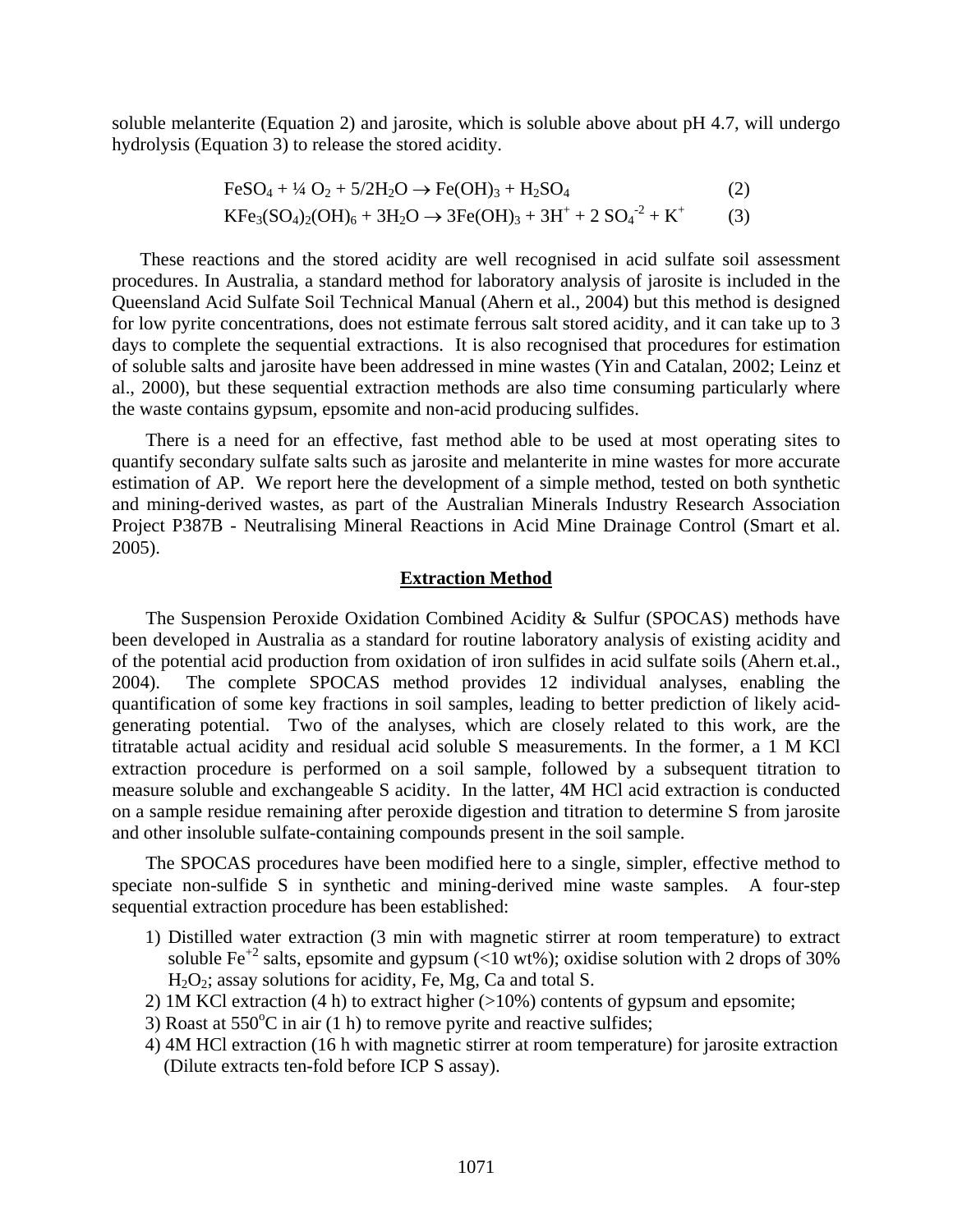Step 2 can be removed if gypsum and epsomite content is low, and Step 4 can be replaced by a solid assay for S.

### **Synthetic Mine Wastes**

The sequential extraction procedure was used to estimate melanterite, epsomite, gypsum and jarosite concentrations in a synthetic waste samples as specified in Table 1. Complete (100%) extraction of melanterite, epsomite and gypsum, measured by the assays for Fe, Mg and Ca, was found in 5 duplicate sets of repeat samples. Complete removal of pyrite in the roasting step was also confirmed by XRD and total S assay. Jarosite extraction was after roasting and 4M HCl treatment was confirmed by both solution assay for S and by solid assay (<0.05% in residue).

These tests also established that:

- 3 min water extraction, instead of 1 M KCl extraction, can effectively remove melanterite and epsomite in the sample.
- Gypsum is fully dissolved in water (1g solid/40 ml liquor) when its content is  $< 9$  wt%.
- Pyrite and jarosite are water insoluble.
- High gypsum contents  $(>15\%)$  passivate pyrite pyrolysis and must be removed prior to roasting as in Step 2.
- Jarosite decomposes during roasting at  $550^{\circ}$ C, according to Equation 4 (Drouet and Navrotsky, 2003).
- Repeatability > 95% was measured for each extraction.

$$
KFe3(SO4)2(OH)6 \rightarrow KFe(SO4)2 + Fe2O3 + 3H2O
$$
(4)

Table 1: Mineral composition of the synthetic mine waste sample.

| <b>Mineral</b> | <b>Stoichiometry</b>                 | <b>Mass Fraction</b><br>$(wt\%)$ | $S(wt\%)$ |
|----------------|--------------------------------------|----------------------------------|-----------|
| Melanterite    | $FeSO4$ . 7H <sub>2</sub> O          | 5                                | 0.6       |
| Epsomite       | $MgSO4$ . 7 $H2O$                    | 5                                | 0.7       |
| Gypsum         | $CaSO4$ . $2H2O$                     | 5                                | 0.9       |
| Jarosite*      | $Na0.88K0.12Fe2.96Al0.04(SO4)2(OH)6$ | 5                                | 0.7       |
| Pyrite*        | FeS <sub>2</sub>                     | 5                                | 2.7       |
| $Quartz*$      | SiO <sub>2</sub>                     | 75                               | $\Omega$  |
| Total          |                                      | 100                              | 5.5       |

\*Natural minerals, purity of jarosite, pyrite and quartz are 94.5%, 97.0% and 98.6% respectively.

## **Laterite Nickel Tailings**

The sequential procedure was tested on a mine waste sample of laterite Ni tailing residue with mineralogical abundance estimated, shown as Sample 1 in Table 2, based on multi-element extraction procedures similar to those in Leinz et al., 2000. In this procedure, the jarosite content is inferred by difference in the extraction sequence. Since the original laterite Ni tailings sample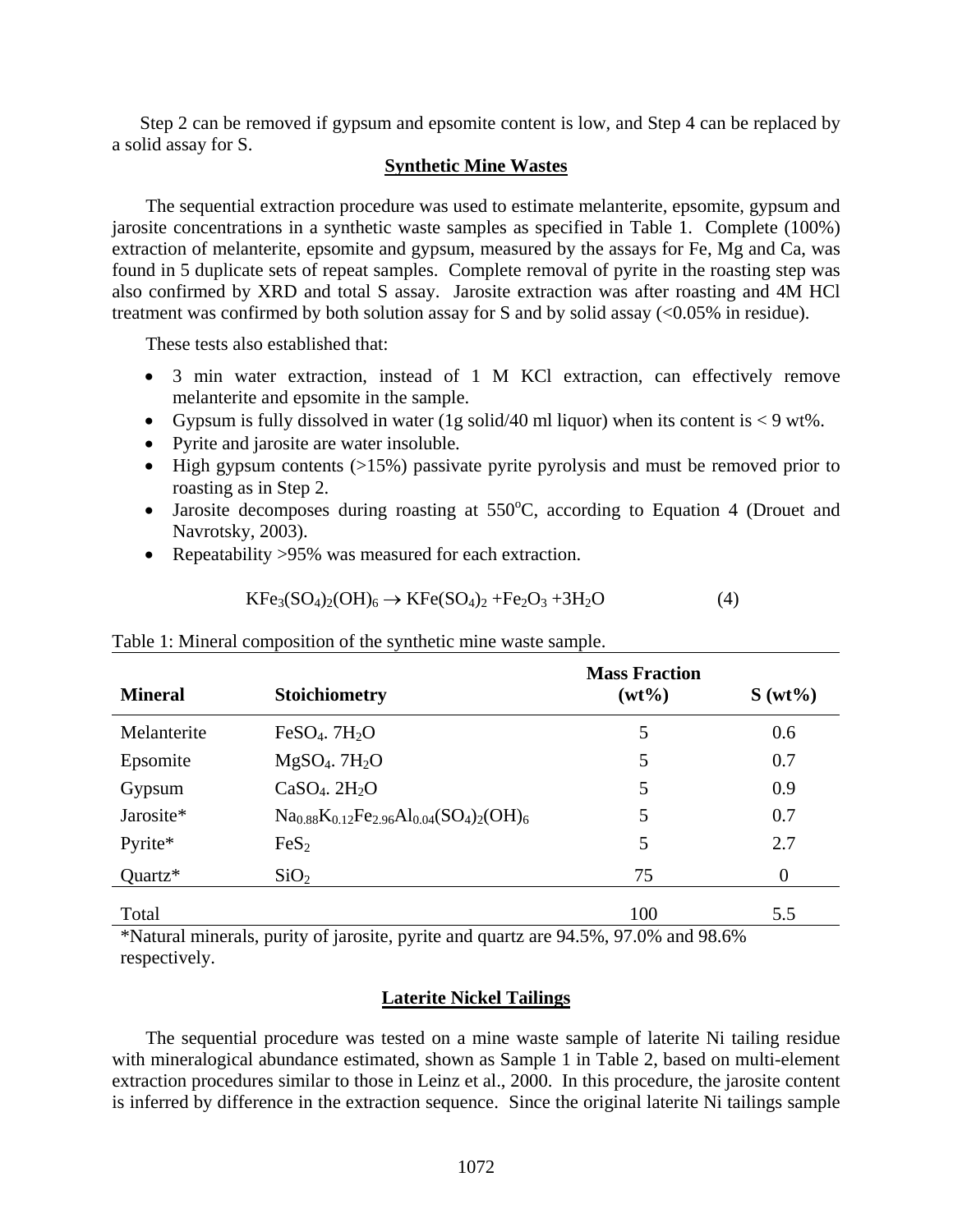did not contain any sulfide minerals, another sample was also prepared as a mixture of 5 wt% pyrite added to 95 wt% of the laterite Ni sample with overall mineralogy shown as Sample 2 in Table 2. This pyrite was added in order to test if roasting in Step 3 would remove the pyrite from an original waste sample.

Due to the high gypsum content in the samples (Table 2), a low ratio of solid to solution (1g : 80 ml) was adopted for water extraction tests to ensure removal of all the gypsum during the water extraction step. Considering natro alunite as a jarosite, the total jarosite content is 13.4% in the laterite Ni tailings residue Sample 1 and 12.7% in the pyrite/laterite mixture Sample 2.

|                                   |                                | Sample 1<br><b>Mass</b><br><b>Fraction</b> | Sample 1  | <b>Sample</b><br>2 Mass<br><b>Fraction</b> | Sample 2<br>$S(wt\%)$ |
|-----------------------------------|--------------------------------|--------------------------------------------|-----------|--------------------------------------------|-----------------------|
| <b>Mineral</b>                    | <b>Stoichiometry</b>           | $(wt\%)$                                   | $S(wt\%)$ | $(wt\%)$                                   |                       |
| <b>Hydrated Lime</b>              | Ca(OH) <sub>2</sub>            | 0.3                                        | 0.0       | 0.3                                        | 0.0                   |
| Gypsum/Anhydrite                  | CaSO <sub>4</sub>              | 13.0                                       | 3.1       | 12.4                                       | 2.9                   |
| Epsomite                          | MgSO <sub>4</sub>              | 7.7                                        | 2.1       | 7.3                                        | 2.0                   |
| Magnesium Oxide<br>(as Silicates) | MgO                            | 2.9                                        | 0.0       | 2.8                                        | 0.0                   |
| Natro Alunite                     | $NaAl3(SO4)2(OH)6$             | 5.6                                        | 0.9       | 5.3                                        | 0.9                   |
| Natro Jarosite                    | $NaFe3(SO4)2(OH)6$             | 0.1                                        | 0.0       | 0.1                                        | 0.0                   |
| K-Jarosite                        | $KFe3(SO4)2(OH)6$              | 1.5                                        | 0.2       | 1.4                                        | 0.2                   |
| <b>Hydronium Jarosite</b>         | $H_3OFe_3(SO_4)_2(OH)_6$       | 6.2                                        | 0.8       | 5.9                                        | 0.8                   |
| Haematite                         | Fe <sub>2</sub> O <sub>3</sub> | 23.7                                       | 0.0       | 22.5                                       | 0.0                   |
| Manganese<br>Hydroxide            | Mn(OH) <sub>2</sub>            | 0.3                                        | 0.0       | 0.3                                        | 0.0                   |
| Quartz                            | SiO <sub>2</sub>               | 27.8                                       | 0.0       | 26.4                                       | 0.0                   |
| Halite                            | <b>NaCl</b>                    | 2.6                                        | 0.0       | 2.4                                        | 0.0                   |
| Pyrite                            | FeS <sub>2</sub>               | 0.0                                        | 0.0       | 5.0                                        | 2.6                   |
| Other                             |                                | 8.3                                        | 0.0       | 7.9                                        | 0.0                   |
|                                   |                                |                                            |           |                                            |                       |
| Total                             |                                | 100                                        | 7.1       | 100                                        | 9.3                   |

Table 2: Mineralogical composition of laterite Ni tailing residue Sample 1 and the same sample with 5 wt% pyrite added in Sample 2.

Figure 1 shows the results of the four-step procedure applied to Sample 1, mine waste laterite Ni tailing residue sample. All of the epsomite and gypsum in the sample was completely removed by the initial water extraction step. Recoveries higher than 100% probably represent small additions to the Mg and Ca assays from ion exchange and dissolution of other minerals in the waste but these contributions do not compromise the removal of the epsomite and gypsum before the jarosite extraction. Since Sample 1 does not contain pyrite or other reactive sulfides, this may suggest that the roasting Step 3 could be deleted. However, without roasting, only 39%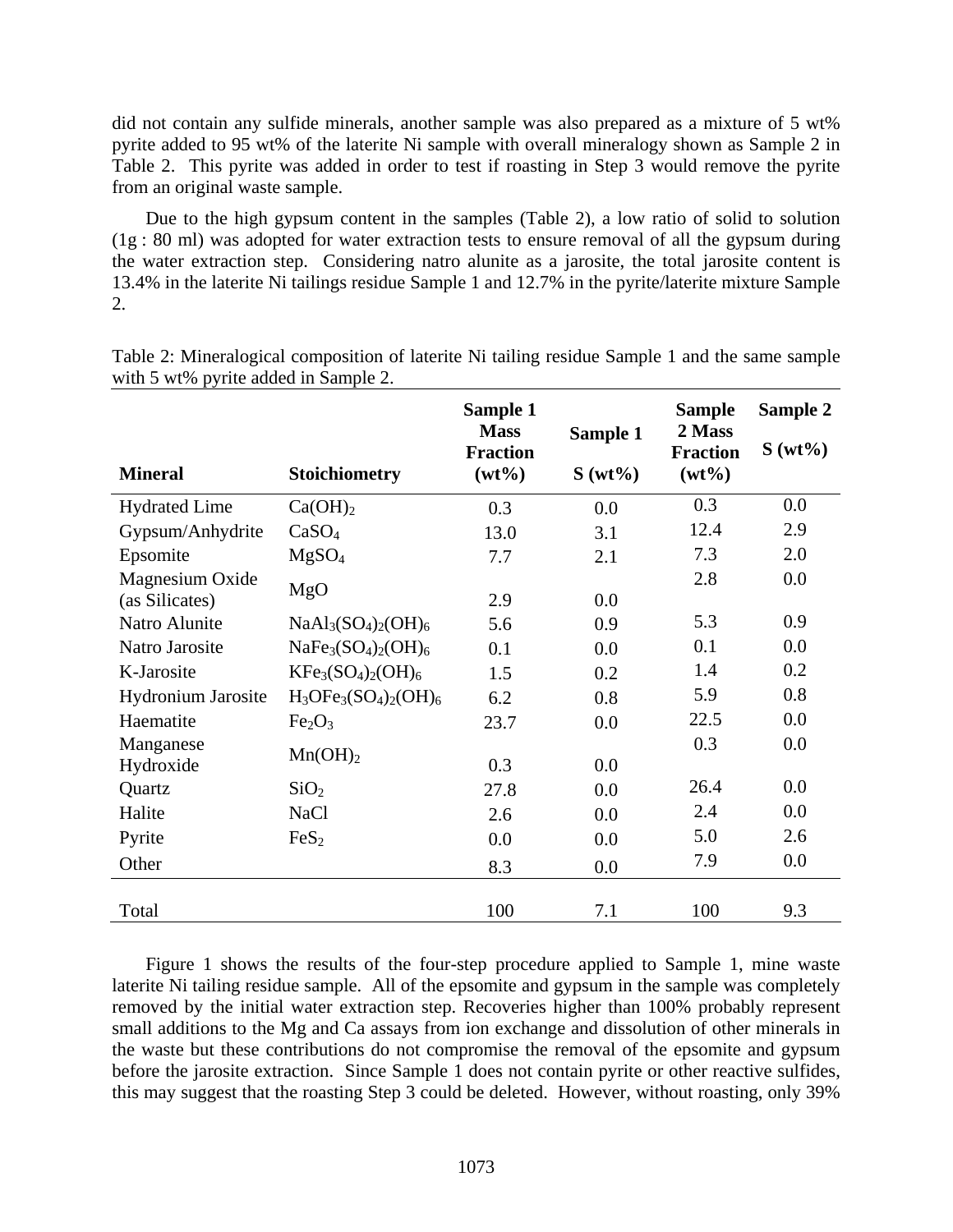of total jarosite (Table 1) was extracted by 4M HCl. In contrast, approximately 80% of total jarosite was effectively dissolved by 4M HCl after first roasting the sample. This shows that the roasting procedure, which transforms jarosite into ferric sulfate (Equation 4), is necessary prior to 4M HCl extraction for determination of jarosite S in the mine waste samples regardless of pyrite content.



**Figure 1:** Mineral recovery from sequential steps for laterite Ni tailing residue Sample 1 containing 7.7% epsomite, 13% gypsum and 13.4% jarosite.

However, approximately 20% of total S attributed to jarosite in Table 2 remained in the residue after roasting and the 4M HCl extraction. Increasing the roasting time to 2 h and diminishing the solid to liquid ratio for the 4M HCl extraction did not reduce this residual S assay. This suggests that an unknown S compound other than jarosite in the samples could not be removed by HCl. Whether this form of S exists in the original sample or is formed after roasting needs to be further investigated. Given these test results, it is unlikely to be jarosite or any other acid-producing salt. The results from tests on Sample 2 with 5% pyrite added to 95% laterite Ni tailings were similar to those from the laterite Ni tailing residue sample alone, as seen in Fig. 2 showing that the pyrite was effectively removed and did not have a significant effect on the final jarosite S determination.

### **Effect of Different Sulfide Minerals**

To investigate the influence of sulfide minerals on the proposed method for jarosite determination, 4M HCl extractions on single mineral sulfide samples (5% S with quartz), both roasted and not roasted, were carried out. In summary, the results showed:

- Pyrite and arsenopyrite are removed by roasting at  $550^{\circ}$ C for 1 h and will not report to the 4M HCl extraction carried out after roasting as an interference in jarosite determination.
- The majority of pyrrhotite (86%) is removed by roasting. The remaining pyrrhotite is extractable by 4M HCl. This would only represent a serious interference in jarosite determination if there is a large percentage of pyrrhotite in the sample.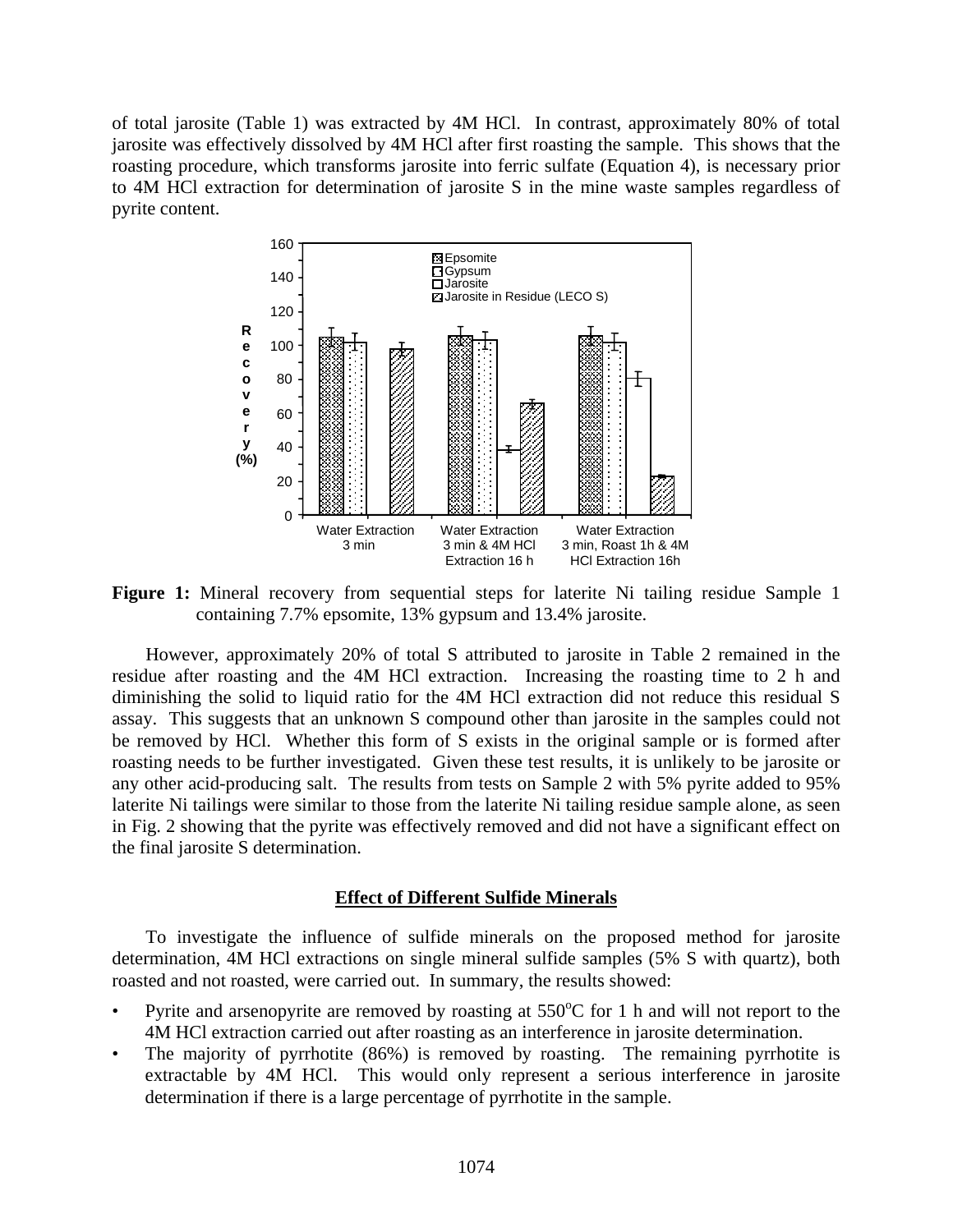- About 50% of pentlandite is removed during roasting, but only a small fraction of the remaining pentlandite after roasting is extracted by HCl.
- Sphalerite and galena are not removed by the roasting procedure or appreciably extracted by subsequent HCl.
- Chalcopyrite, bornite, covellite, and chalcocite are partially removed by roasting and after roasting the remaining sulfides are readily extracted by 4M HCl. These sulfides are not appreciably dissolved by 4M HCl without roasting.
- Excluding the roasting procedure may be the most applicable method for jarosite S determination for wastes containing significant copper sulfides.



**Figure 2:** Mineral recovery from sequential tests for Sample 2 containing 7.3% epsomite, 12.4% gypsum, 5% pyrite and 12.7% jarosite.

### **Conclusions**

The simplified four step method for estimation of non-sulfide stored acidity in mine wastes has been validated with both synthetic samples and a real laterite Ni tailings waste with relatively high jarosite content. Further testing and development of a data base needs to be completed but the method shows promise for reasonable estimates that will allow correction of AP in acid base accounting. This is particularly applicable to mine wastes with low sulfide content or in highly weathered samples.

### **Acknowledgements**

The authors recognize our sponsors Rio Tinto, BHP Billiton, Newcrest Australia, PT Freeport for funding the Australian Mineral Industries Research Association Project P387. Our research partners from Environmental Geochemistry International including Dr. Stuart Miller and Dr. Warwick Stewart are recognized for their collaboration. Sharon Diehl with the USGS and Rebecca.A. Miller, R.G. for final review and comments for the extended abstract.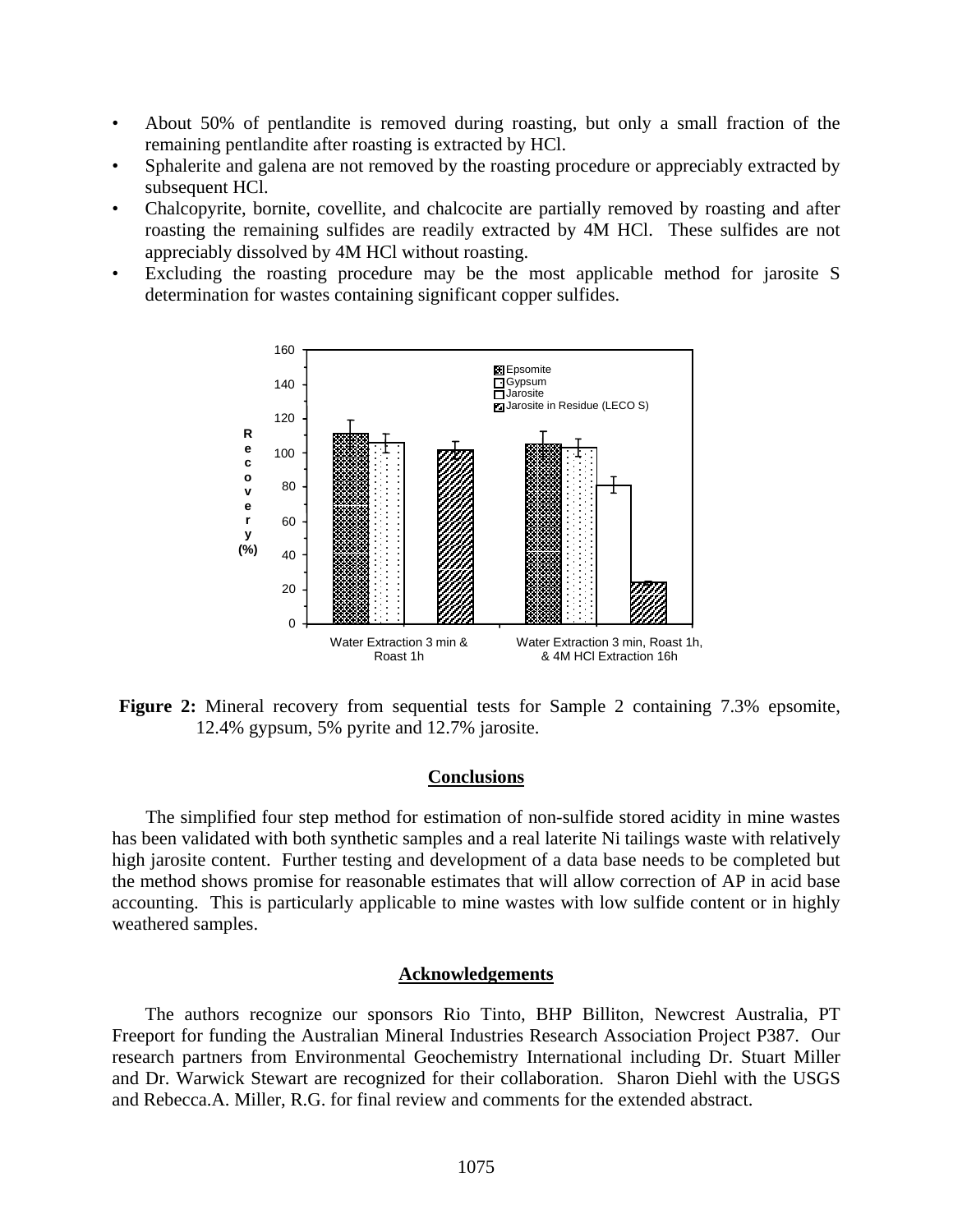### **References**

- Ahern, C.R., Sullivan, L.A. and McElnea, A.E. 2004. Suspension Peroxide Oxidation Combined Acidity & Sulfur (SPOCAS) Methods. Laboratory Methods Guidelines 2004 - Acid Sulfate Soils. In *Queensland Acid Sulfate Soil Technical Manual.* Department of Natural Resources, Mines and Energy, Indooroopilly, Queensland, Australia.
- Bucknam, C.H., 1999. NMS Analytical Methods Book, Newmont Metallurgical Services, cbuc4430@corp.newmont.com, 303/708-4430.
- Drouet, C. and Navrotsky, A., 2003. Synthesis, characterization, and thermochemistry of K-Na-H3O jarosites. Geochimica et Cosmochimica Acta, 67(11), pp 2063-2076.
- Lapakko, K., 2002. Metal Mine Rock and Waste Characterisation Tools: an Overview, Mining, Minerals and Sustainable Development, Report No. 67, Acid Drainage Technology Initiative, [www.mackay.unr.edu/adti](http://www.mackay.unr.edu/adti)
- Lapakko, K. and Berndt M., 2003. Comparison of acid production from pyrite and jarosite, Proc. Sixth Int. Conf. Acid Rock Drainage. T.Farrell and G.Taylor eds. Aus. Inst. Min. Met. Carlton, Victoria. ISBN 1 875776 98 2, pp.461-467.
- Leinz, R.W., Sutley, S., Desborough, G., and Briggs, P.H., 2000. An investigation of the partitioning of metals in mine wastes using sequential extractions, Proc. Fifth Int. Conf. Acid Rock Drainage. Society of Mining Metallurgy Exploration, Littleton, Colorado, USA.
- Nesbitt H.W.and Jambor J.L., 1998. Role of Mafic Minerals in Neutralising ARD Demonstrated Using a Chemical Weathering Methodology, *In Modern Approaches to Ore and Environmental Mineralog.* L.J. Cabri and D.J. Vaughan eds. Mineralogical Association of Canada, Vol. 27, Chapter 13, pp 403-421.
- Paktunc, A.D., 1999: Characterization of mine wastes for prediction of acid mine drainage, *In Environmental Impacts of Mining Activities.* J.M. Azcue ed. Springer-Verlag, Berlin. pp. 19- 39.
- Piene A., Tritschler A., Kusel K. and Peiffer S., 2000. Electron Flow in an Iron-rich Acidic Sediment - Evidence for an Acidity-Driven Iron Cycle. Limnology and Oceanography, Vol 45, pp 1077-1087.
- van Breeman N., 1976. Genesis and Acid Solution Chemistry of Acid Sulfate Soils in Thailand, Publ. PUDOC, Wageningen, Netherlands.
- Weber P. A., Stewart W. A., Skinner W. M., Weisener C. G., Thomas J. E. and Smart R. St. C., 2004. Geochemical effects of oxidation products and framboidal pyrite oxidation in acid mine drainage prediction techniques. Applied Geochemistry, 19 (12), pp 1953-1974.
- White III, W.W., Lapakko, K.A., Cox, R.L., 1999. Static-test methods most commonly used to predict acid-mine drainage: Practical guidelines for use and interpretations. G.S. Plumlee and M.J. Logsdon eds. Reviews in Economic Geology, Vol 6A, Chapter 15. Society of Economic Geologists, Littleton, Colorado, USA. pp. 325-338.